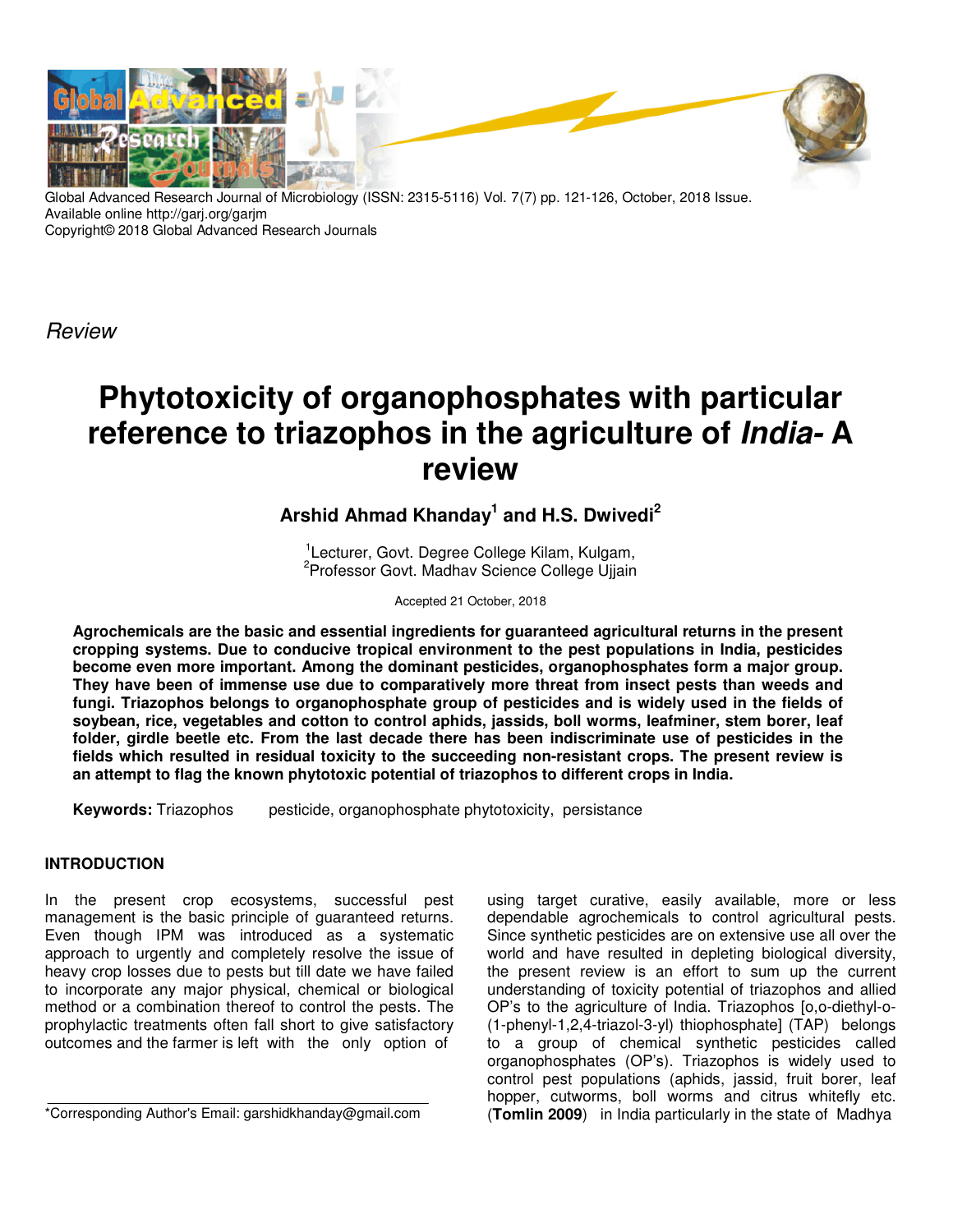Pradesh. It is known to have a translaminar action and penetrates deep into the plant tissue non-systemically controlling different pests. This contact insecticide activity is due to the covalent reactivity with catalytic centre of acetylcholinesterase (**Matsumura, 1975; Fukuto, 1979**) or its inhibitory effects to chitin synthase and lipid synthesis. The rearrangements of organophosphates yields oxons which are not only 1000 times more potent acetylcholineesterase inhibitors but also detoxify carboxylesteraces **(Thopmson, 1992).** Every different pesticide group has its particular mode of action and these pesticides perhaps act on around 95 biochemical targets in insects, weeds, and pathogenic fungi. Insecticides typically act on four nerve targets viz. acetylcholinesterase, acetylcholine receptor, voltage-gated chloride channel and the γ-aminobutyric acid receptor system while herbicides act on specific pathways blocking photosynthesis, carotenoid synthesis, or aromatic and branched chain amino acid synthesis. Many fungicides block ergosterol or tubulin biosynthesis or cytochrome c reductase, while others disrupt basic cellular functions **(Casida, 2009)**. Triazophos has been used as a growth regulator **(Yaaqoub, 2012)** as well as a potent insecticide **(Kothalkar et al.,2015) (Mandal et al., 2013) (Lal and Jat, 2015).** Soybean, Cotton, paddy, maize, capsicum and other vegetables form the feeding and interaction surfaces for the pest and the pesticide. The toxicity of pesticides to fauna is known and well established and has been focused more from last few decades by different researches all around the globe; however phytotoxicity of these chemicals has not got the due attention. Since the chemicals are directly fed to the plant through seed treatments, soil treatments or aerial sprays, the plant bodies are more prone to their toxicity potentiality. From the germination of a seed to the production of seed, pesticide influences are evident. Even the smallest concentrations have been shown to have profound effects on the different parameters of crops. Keeping in view the rich information available regarding phytotoxic and inhibitory effects of herbicides **(Boutin et al., 2004; White and Boutin, 2007)** and fungicides **(Klokocar et al., 1991, Stevanovic et al., 2009a,b)** on seed germination and seedling growth and comparatively negligible information regarding the toxicity of insecticides particularly of organophosphorous group to different plant parameters, present study would be of great significance.

#### **Germination and seedling growth**

The pesticide affects seed germination and growth parameters (**Kengar et al., 2014)** from as low as 0.05%. Although lower concentrations stimulate the germination, the higher concentrations retard it **(Khanday et al., 2014)**. Triazophos is not directly involved in impeding germination of crops but affects varied enzyme systems in plants and

also destroys the beneficial soil borne enzymes (Dehydrogenase, Urease etc.) and microbes (Actinomycetes, fungi, PSB's etc). In addition, TAP is also known to damage membrane proteins (**Zhong et al., 2005; Ma et al., 2007**) and immunity related genes in target and non-target organisms. Triazophos is detrimental to root growth and the build up of fresh and dry weight **(Yaaqoub, 2012)** however the majour concensus refer to its toxicity only at higher concentrations **(Kenger et al., 2014, Khanday et al., 2014, Mishra et al., 2008, Pandey et al., 2014)**. **Sarmamy and Khidir** (2013) while analyzing the impact of different pesticides on the various characteristics of Faba bean and wheat plants found the different pesticides significantly decreased the germination, nodule formation, branching, fresh and dry weight and also reduced the assimilation of ions (Nitrogen, potassium, sodium, iron, zinc and manganese etc). Chlorpyrifos was detected in the seeds as well as the plant samples even after 90 days of application. Bioaccumulation of chlorpyrifos (an analogue of triazophos) in seedlings and roots of wheat plants by an amount ranging from 8.1mg/kg f.w. to 22.3mg/kg f.w. respectively had no significant effect either on germination or growth of the young plants (Copaja et al., 2014) while **Dubey and Fulekar (2011)** found reduction and delay in seed germination in Pennisetum pedicellatum at 75 and 100mg/kg chlorpyrifos. Pesticide influence on fresh weight and dry weight has been studied by many scientists and inhibition of fresh weight is a common phenomenon **(Clarckson et al., 1982). Mishra et al., 2008** reported significant decrease in leaf area, shoot and root length, fresh and dry mass of shoot, root, and leaf under higher concentration of dimethoate in Vigna unguiculata whereas at lower concentration all these parameters except those of root allied ones enhanced significantly. Similar results for dimethoate were obtained by **pandey et al., 2014** on Cajanus cajan. Only 10ppm dimethoate was found to stimulate the growth while all other concentrations (20ppm, 40ppm and 80ppm) proved inhibitory for different study periods.

Since the half-life and Guss index values of Triazophos in soil fall in the range of non-leaching compounds **(Copaja et al., 2014**), probability of finding this moderately toxic pesticide in soil, animal and plant bodies increase. Reports of lipid peroxidation, electrolyte leakage and activities of CAT, SOD and POD in presence of organophosphate pesticides in the range of 0-200ppm in plant bodies **(Mishra et al., 2009)** indicate lasting chronic toxicity of these chemicals.

#### **Plant pigments**

Pesticides impact the pigments of the plants as well as inhibit the protein and lipid synthesis through chocking of different metabolic pathways. Photosynthesis, the inherent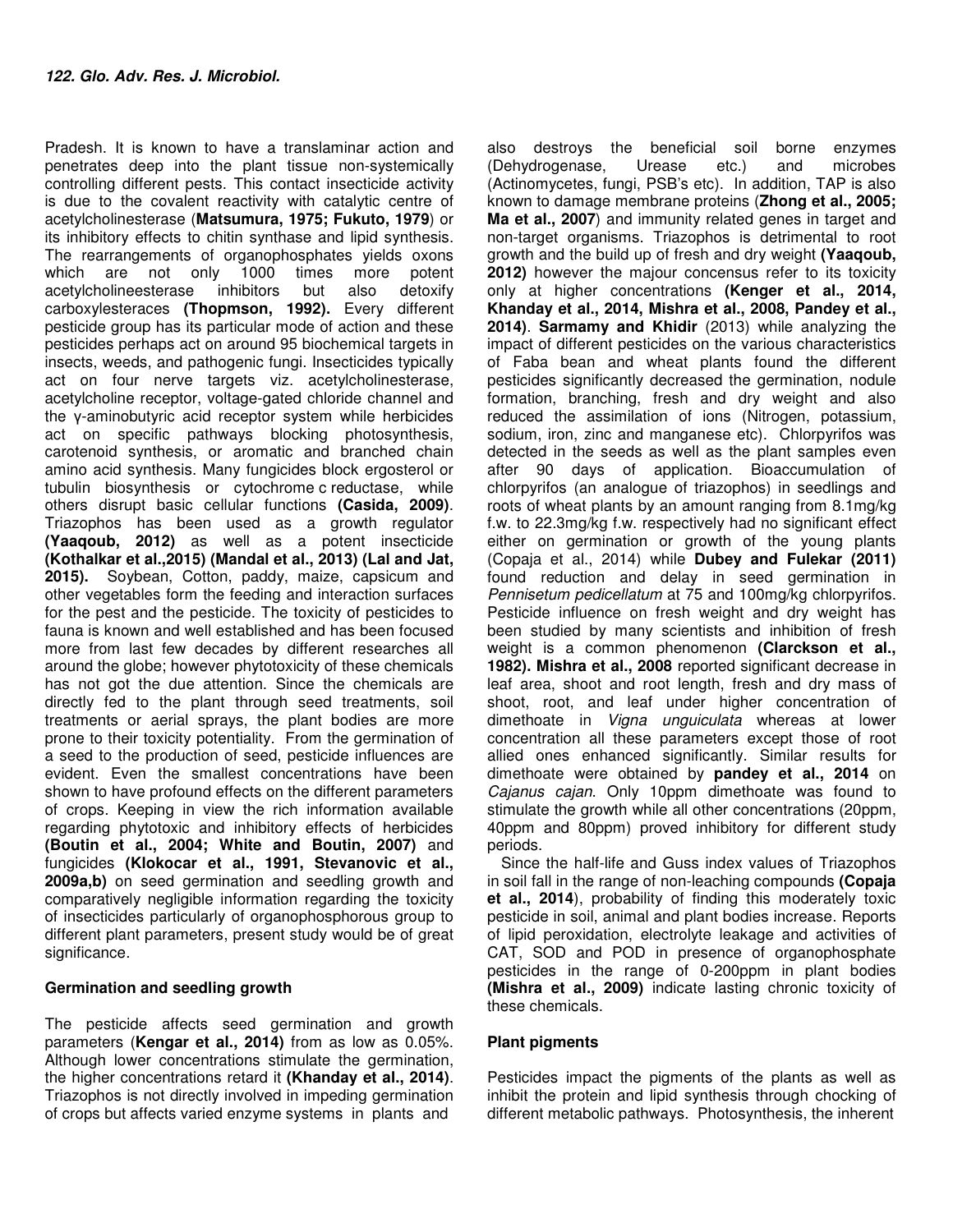property of plant pigments, is the ultimate physiological limitation to crop production. Since pesticides hinder the production of pigment molecules, the content of chl. might reasonably be a useful indicator of pesticide pollution. **Sinha et al. (2014)** reported significant decrease in chl. a, chl.b and total chlorophyll on application of Endosulfan and Rogar in Vicia faba. The authors also noted organophosphates more toxic to chlorophyll build up than organochlorine in the test crop. **Kengar and patil (2017)** evaluated the impact of hexaconazole and triazophos on the photosynthetic pigments of spinach and guar and found triazophos (0.05, 0.1, 0.15, 0.2 and 0.3%) detrimental to the build up of chlorophyll. Lower concentrations of both the pesticides were however stimulatory to pigment accumulation in guar. Similar resulted were reported by Pandey et al. (2015). They found dimethoate inhibiting growth and photosynthetic activity in pigeon pea at concentrations ranging from 10ppm to80ppm for different assessed time periods (10, 20 and 30 days). Dose dependent decrease in photosynthetic pigments (Chl.a, Chl. B and Carotenoids) in Vigna radiata was observed by **Parween et al., 2011** using chlorpyrifos 0.5 to 1.5mM solutions. A decrease in pigments from 7-20% after 20days of treatment was recorded. Yield parameters were also found to decrease with the increase in applied pesticide. **Mishra et al. (2008)** reported decreasing trend of all the morphological characters (root length, shoot length, fresh weight, dry weight) and pigments (chl. a, chl. b, total chlorophyll, carotenoids and phaeophytin) in Vigna radiata with the increase in concentration of profenophos however the decrease was statistically non-significant for chlorophyll. Similar studies by **Pandurga et al., (2005)** and **Khanday et al. (2018)** demonstrated a reduction in plant growth, photosynthetic activity and plant pigments in Glycine max and Triticum aestivum using dimethoate and triazophos respectively.

### **Plant carbohydrates**

A clear evidence of pesticide toxicity to the accumulation of carbohydrates has also come to the books now**. Kengar et al. (2014)** reported decrease in carbohydrate content in Spinacea oleracea and Cyamopsis tetragonolobus on application of each triazophos and hexaconazole (0.3%). Considerable decrease in carbohydrate content (reducing sugars) was observed by **Prasad and Mathur (1983)** in Vigna mungo L. with treatment of metasystox. Similarly, **Dalvi et al. (1972)** also reported a decrease in the amount of reducing sugar in wheat and mung bean seeds treated with menazon. Comparable results were obtained by **Bhattacharya et al., (2001).** The authors investigated the effect of Carbofuran, Butachlor and Carbendazim treatments on carbohydrate contents of two summer rice cultivars and found that Carbendazim application during panicle emergence of rice produced a decreasing trend in

carbohydrate content in the seeds. Contarary to these studies, **Lin-Quan Ge et al. (2013),** found the soluble sugar content of rice plants significantly increased with an increase in the triazophos concentration for both MH63 and TT51 at different DATs, whether it was measured under ambient  $CO<sub>2</sub>$  or elevated  $CO<sub>2</sub>$ . However, no significant difference between the 40 and the 80 ppm triazophos treatments at 7, 14, 21, and 28 DAT was found**.** The process of pesticide conjugation **(Hall et al., 2001)** between a pesticide and the carbohydrate moiety may also result in increased toxicity to the plant on one hand and inadequate quantification of metabolites (carbohydrates and proteins) on the other hand.

## **Plant proteins**

Plant proteins function as structural molecules providing mechanical support or act as hormones, growth factors, gene activators, membrane receptors and transporters, enzymes, stress relieving molecules etc. **Parween et al. (2011)** used chloropyrifos (an organosphosphate insecticide) for pest treatment in Vigna radiata. The results showed 0.6 and 1.5 mM more toxic to Vigna radiata by decreasing nitrate, NR activity, soluble sugar, and protein content comparative to lower concentration (0.3 mM) of chlorpyrifos which stimulated the same parameter. A rise in soluble amino acids was observed in age and dose dependent manner. **Min Liao** et al.(2003) incorporated triazophos, butachlor and jiggangmycin in to the paddy field and found triazophos affecting soil protein content insignificantly. Contrary to this, a study by **Wang et al.** (2010), found increase in protein content of male accessory glands of Nilaparvata lugens under the influence of both triazophos and deltamethrin. An unpublished study of **Khanday and Dwivedi (2018)** found repeated triazophos application toxic to the stockpiling of proteins in Triticum aestivum and Glycine max at all the concentrations ranging from 0.1ppm to 6ppm however significant decrease was reported for 3ppm and 6ppm only. Similar study by **Siddiqui and Ahmed (2001)** found significant decrease in total protein and carbohydrate content in resistant MexiPak and susceptible Povan varieties of Triticum aestivum on application of benlate and calixin.

### **Crop yield**

The ultimate aim of using pesticides is to mitigate the pest load and increase the crop yield. Pesticides affect the yield of the crops either by killing the harmful pests and mitigating the pest load or through their general toxicity to the crop itself. There has been tremendous increase in crop production with the initial advent of agrochemicals which killed the harmful pests but repeated usage resulted in resistant pest populations paving way to increased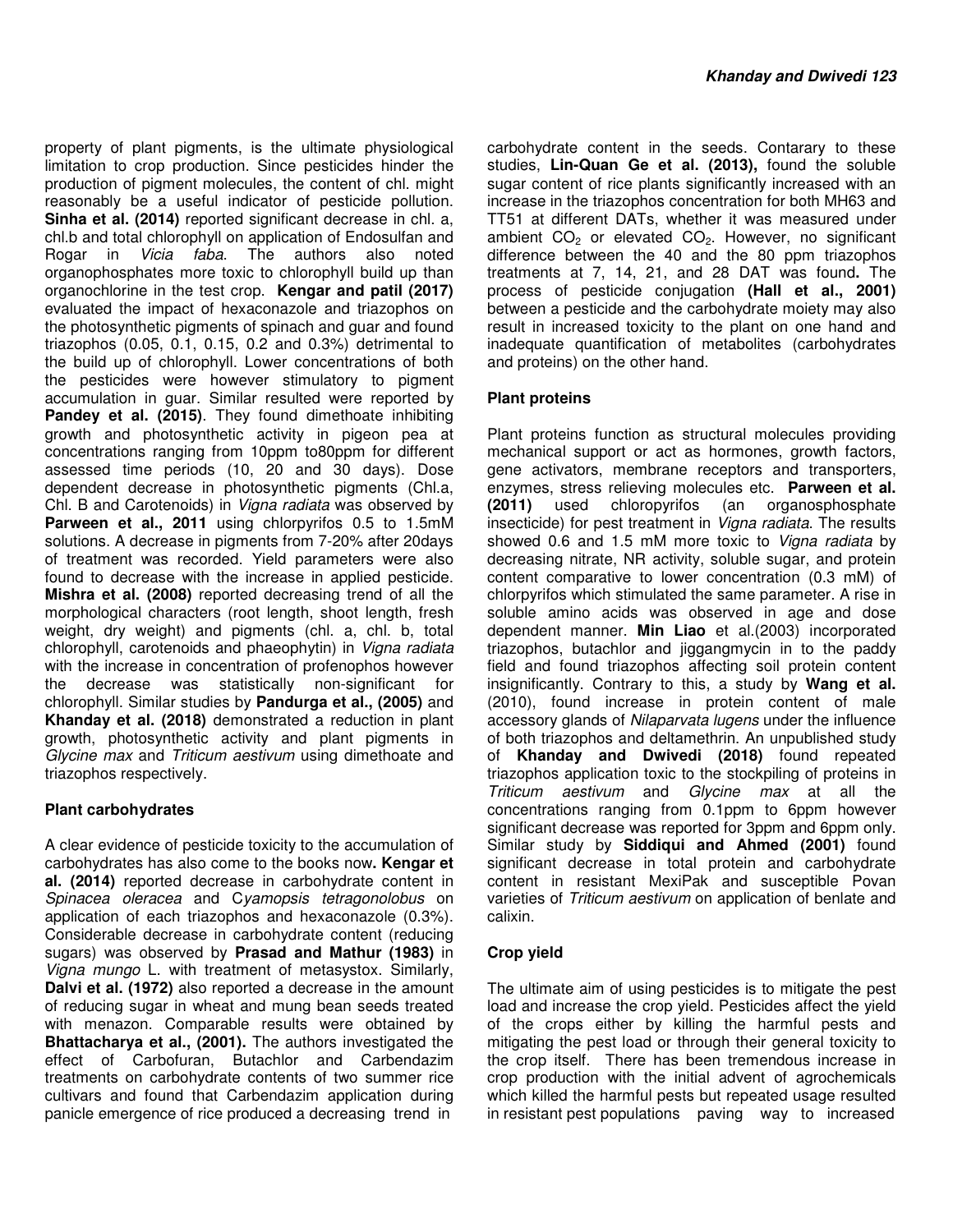pesticide dosages. Pesticides being poisons are targeted at different metabolic process within the organism, consequently on its frequent usage the host crop failed to increase productivity or sustain the yields. **Haile et al. (2000)** found significant decrease in photosynthetic rates in lettuce upon the application of endosulfan, methomyl, acephate and surfactants. **Singh and Singh (1974)** although reported an increase in germination percentage of soybean upon application of aldrin and gammexane but significant decrease in yield was observed. Minimum yield was reported for a dosage of 20kg/h in both cases. **Ndam et al. (2012)** and **Gonzalez et al. (1999)** reported insignificant differences in soybean yield, nodulation and nitrogen content on application of chlorpyrifos (50g a.i./h), dimethoate (280g a.i./h), cypermthrin (75g a.i./h), cypermthrin+dimethoate (37.5+140g a.i./h), metribuzin (0.48), acetochlor (0.90), metolachlor (1), flumioxazin (0.075), trifluralin (0.96), imazaquin (0.20), imazathapyr (0.10) and chlorimuron ethyl (0.0125)

#### **Impact on soil enzymes**

The pesticides used to check the pests are applied to the soil as soil amendments, to seed as seed dressers or to the above ground plant parts as aerial sprays and are supposed to directly or indirectly affect the soil and its inhabiting organisms. Among the soil enzymes, although most of them are important for the health of soil but few are inevitable component of soil fertility. **Min Liao et al. (2002)** demonstrated the Impact of triazophos insecticide on paddy soil environment. For among the different concentrations of the pesticide viz. 0.0FR(Control), 0.5FR, 1FR, 5FR and 10FR, 5FR and 10FR were found to significantly reduce the dehydrogenase activity and the toxicity decreased with the advancement of incubation time. There was no impact on the soil protein content, the phospholipids showed negative relation while the phenol was found to have a direct proportionality and increased with the increasing pesticide concentration in the soil. Results of **Kalyani et al. (2015)** revealed drastic decrease in dehydrogenase activity in paddy soil at all the different concentrations of the triazophos (10, 25, 50, 75 and 100ppm). Also the activity of dehydrogenase was found to increase with incubation up to 21 days and declined thereafter. Only a small decrease in urease activity was reported at 10ppm concentration of triazophos while the rest concentrations of TAP drastically reduced the activity of urease. A study by **Xiao et al.(2010)** of microbial flora in a hydroponic system under the influence of triazophos and Canna indica Linn signified an increase in proportion of Phospholipid fatty acids (PLFAs) 16:0 and decrease in fatty acid 18:2ω9,12c, indicating that TAP may stimulate the reproduction of microorganisms and inhibit the growth of fungi to some degree. Soil bacterial flora exhibited increased resistance to triazophos than fungal and

actinomycete population was reported by **Meenu and Neelam.** The study used 40%EC triazophos and assessed the variable response of soil microbes to different concentrations of this pesticide. Minimum bacterial count was obtained at 1000ppm triazophos treatment. No fungal and actinomycete counts were there at concentrations 500 and 1000ppm from 10th day onwards. Growth also stopped in treatments of 100, 150 and 200ppm after 15, 30 and 45 days respectively. The beneficial soil bacteria (PSB, Bacillus spp. and Psudomonas spp.) also showed the same trend as the other bacterial species.

#### **Dissipation and residues**

Pesticides need to have few basic properties to control the pest populations and among them, one of the most important is the residual nature. To prove toxic to a pest, a pesticide should remain at the place of application for a suitable time period of the growing season but should be enough soluble to wash off and disintegrate to harmless by products prior to the introduction of succeeding crop. Earlier pesticides were less toxic but remained in soil and parts of the plant for years together, magnified and posed a constant threat to the animals and humans. Nowadays, pesticides are more toxic but remain on their targets for smaller periods of time so probabilities of non-target effects are decreased. Pesticide dissipation is evaluated in terms of Half life and the residues quantified using GC, GLC and HPLC etc. **Nath et al. (2005)** evaluated the persistence and dissipation of readymix formulations of insecticides (triazophos, cypermethrin, profenophos and deltamethrin) in/on okra fruits.. The study analysed the residues after 0,1,3,5 and 7 days. Maximum dissipation (98%) was found in profenophos on  $7<sup>th</sup>$  day, followed by triazophos (86.2%) and cypermethrin (73.5%). Lowest dissipation was found in deltamethrin (55.7%). Lowest half-life was found in profenophos (1.35days) and highest in deltamethrin (7.6days). All the studied pesticides were found to follow first order kinetics. **Singh et al. (2015)** also reported the **d**issipation pattern of triazophos to follow first order kinetics at two dosages  $(500g \text{ a}i. \text{ ha}^{-1} \text{ and } 1000g \text{ a}i. \text{ ha}^{-1})$  in capsicum. Half life of triazophos on capsicum was found to be 2.31 and 2.14 days at the respective rates. **Milhome et al. (2015)** investigated the contamination due to twelve types of pesticides (molinate, atrazine, methyl parathion, malathion, chlorpyrifos, fenitrothion, pendimenthalin, triazophos, bentazone, azoxystrobin, propiconazole, difenoconazole) in potable and irrigation water in areas of Jaguaribe, Ceara, Brazil. Sixty water samples collected from the sample area (both ground water and surface water) confirmed the presence of some type of pesticide among the group. Contamination of azoxystrobin, parathion methyl and triazophos were found in the surface water as against fenitrothion, molinate, malathion, pendimethalin and bentazone which remained missing.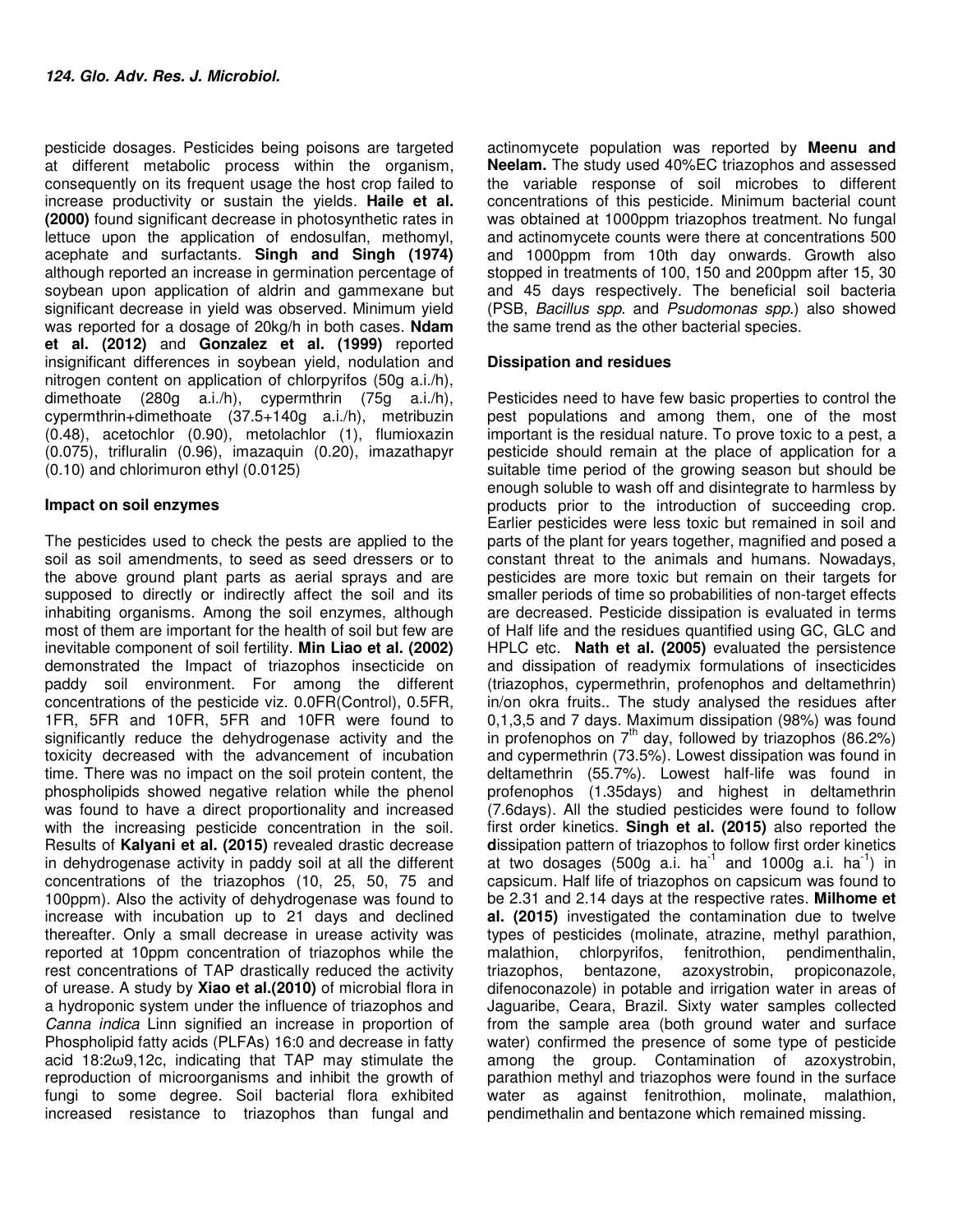Difenoconazole (28%), propiconazole (28%), atrazine (25%), Traizophos (6%) and azoxystrobin (3%) were the most frequent pesticides in ground water. About 80%of the surface and groundwater samples analyzed showed pesticide levels higher than the maximum limits established by the European Community (total level >0.5 µg/L), but fairly below the regulatory levels as established by Brazil(Atrazine: 2 µg/L;Chlorpyrifos: 30 µg/L). **Rani et al. (2001)** studied the Persistence and Dissipation behaviour of Triazophos in Canal Water under Indian Climatic Conditions. From an initial concentration of T1(0.25µg a.i.  $mI<sup>-1</sup>$ ) and T2 (0.50 $\mu$ gm $I<sup>-1</sup>$ ), the average residue after day 90 was 0.019µgml<sup>-1</sup> corresponding to 91.7% dissipation of original applied content of the pesticide and  $0.042 \mu$ gml<sup>-1</sup> which corresponds to 91.0% dissipation. The results concluded a half-life of 25.44days in T2 for triazophos which was 24.87days in T1. Against this, **Cherukuri et al. (2015)** calculated half-life of triazophos on tomato to be 1.14days only. **Cheng et al. (2010)** in a sterile hydroponic system found only 1% dissipation of triazophos after 21 days of treatment however the decrease percentage increased using both non-sterile media and Canna indica. Canna indica was supposd to contribute 74% to the phytoremidiation of TAP. **Rani andSud (2015)** evaluated the effect of temperature on adsorption-desorption behavior of triazophos in Indian soils and found an inverse relation of adsorbance of this chemical against temperature. About 90% of the pesticide retained in soil at  $10^0$ C and the percentage decreased with increased temperatures. The study concludes a probability of triazophos to contaminate the ground water at higher temperature and persist in soil at lower temperatures, which ultimately may need remediation. **Li et al, (2006)** studied the triazophos residues and dissipation rates in wheat crops and soil. The half life of triazophos was supposed to get affected by soil characteristics and climate. At Shandong triazophos in wheat plants showed half life of 4.86days whereas that in Beijing 5.59 days. Similarly triazophos in Shandong field showed half life of 9.51days whereas in Beijing 6.36days. Despite triazophos dissipates faster in plant parts than soil, even then soil was found to have lesser residues of the pesticide probably due to other microflora of soil and hence proves environmentally safer.

#### **CONCLUSION**

In view of the above discussion of different studies, it is established that there is significant to insignificant effect of the insect and acaricide triazophos on the different parameters of plants, however the efficacy depends not only on the prevailing weather, the plant species, the soil environment and the pesticide concentration but on the age of plant, the time and mode of spray and the per unit

quantity of active ingredient. On economic perspective, however when sprayed at recommended concentration, the pesticide has negligible impact only when the pest populations are above the threshold. Since the pesticide targets AChE enzyme resulting in nerve toxicity, the soil microbial population becomes an easy target resulting in decreased soil fertility. The pesticide also reduces the total biomass of the system which has a bearing on the future cropping as well.

#### **ACKNOWLEDGMENT**

The authors are thankful to the Head of Botany Department, Dr KS Vishvakarma for providing all the necessary facilities and worthy guidance. Also the authors acknowledge the efforts of Dr. Pinky Dwivedi, Assistant professor in compiling this work.

#### **REFERENCES**

- Abdul-Ghany OI, Sarmamy, Shelan MK (2013). Effect of some soil treated pesticides on growth characteristics of Faba Bean and Wheat plants. International Journal of Emerging Technologies in Computational and Applied Sciences. Vol 5 (1) 07-20
- Boutin C, Elmegaard N, Kjar C (2004). Toxicity testing of fifteen non crop plant species with six herbicides in a green house experiment: implications for risk assessment. Ecotoxicology, 23, 34-369.
- Cheng SP, Xiao J, Xiao HP, Zhang LP, Wu ZB. Phytoremediation of triazophos by Canna indica Linn. in a hydroponic system. Int. J. Phytoremediat.9:453–463.
- Cherukuri Sreenivasa Rao V, Shashi B, A Harinatha Reddy M, Hymavathy D, Ravindranath MA, Swarupa Rani S (2015). Dissipation Dynamics and Risk Assessment of Profenofos, Triazophos and Cypermethrin Residues on Tomato for Food Safety. International Journal of Agriculture and Forestry. 5(1): 60-67
- Copaja SV, Vergara R, Bravo HR (2014). Bioavailability of Chlorpyrifos in Wheat Plants (Triticum aestivum). Agricultural Sciences, 5, 660-667.
- Dipak M, Paramita B, Pronobesh H, Chatterjee ML (2013). Determination of relative toxicity and base line data of dif-ferent insecticides against cotton mealybug (Phenacoccus solenopsis Tinsley). The Journal of Plant Protection Sciences, 5(1) : 26-31
- Fukuto TR (1979). Effect of structure on the interaction of organophosphate and carbamate esters with acetylcholinesterase. In "Neurotoxicology of Insecticides and Pheromones"(T. Narahashi, ed.), pp. 277-296. Plenum, New York.
- Haile FJ, Kerns DL, Richardson JM, Higley LG (2000). Impact of insecticides and surfactant on lettuce physiology and yield. J Econ Entomol. 93(3):788-94
- Hall JC, Wickenden JS, Yau KYF (2001). Biochemical conjugation of pesticides in plants and microogranisms: an overview of similarities and divergences. Pages 89–118 in J. C. Hall, R. E. Hoagland, and R. M. Zablotowicz, eds. Pesticide Biotransformation in Plants and
- Huiping X, Shuiping C, Zhenbin W (2010). Microbial community variation in phytoremediation of triazophos by Canna indica Linn. in a hydroponic system. Journal of Environmental Sciences 22(8) 1225–1231.
- John E Casida (2009). Pest Toxicology: The Primary Mechanisms of Pesticide Action. Chem. Res. Toxicol., 22 (4), pp 609-619.
- Kalyani B, Lakshmi, Madhuri T, Indrani V, Devi PS (2015). Effect of Triazophos on soil enzyme activities in paddy (Orizae sativa sp.) cultivated soil. International Journal of Scientific & Engineering Research, 6(2), 41-44.